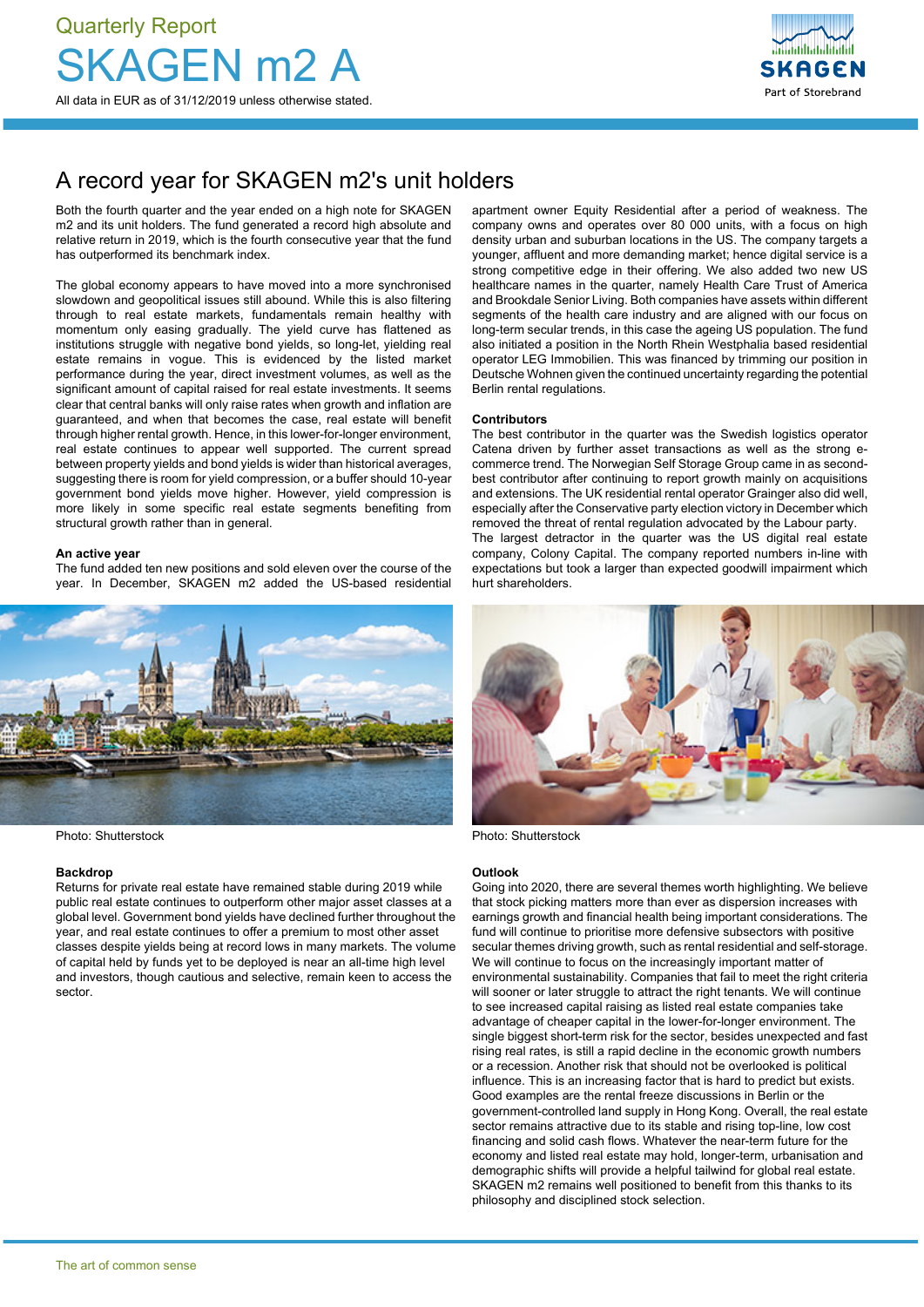# Quarterly Report GFN m<sub>2</sub> A All data in EUR as of 31/12/2019 unless otherwise stated.

Historical performance (net of fees)

Last month 2.7% -0.2% Quarter to date 7.2% 0.4% Year to date 29.4% 15.9% Last year 29.4% 15.9% Last 3 years 12.6% 4.7% Last 5 years 9.9% 6.3% Last 10 years **n/a** n/a n/a Since start 9.2% 8.4%

Period SKAGEN m2 A Benchmark index



The fund gives access to a normally inaccessible global real estate market. The fund selects low-priced, high-quality real estate companies from around the world.

The objective is to provide the best possible risk adjusted return.

The fund is suitable for those with at least a five year investment horizon.

## Fund Facts

| Type                       | Equity                              |
|----------------------------|-------------------------------------|
| Domicile                   | Norway                              |
| Launch date                | 31.10.2012                          |
| Morningstar category       | Property - Indirect Global          |
| ISIN                       | NO0010657356                        |
| <b>NAV</b>                 | 2547 FUR                            |
| Fixed management fee       | 1.50%                               |
| Total expense ratio (2018) | 2.06%                               |
| Benchmark index            | <b>MSCI ACWI IMI Real Estate NR</b> |
| AUM (mill.)                | 206.72 EUR                          |
| Number of holdings         | 36                                  |
| Portfolio manager          | Michael Gobitschek                  |

# Performance last ten years



In the period from 11 July 2017 to 30 September 2019, the benchmark was the MSCI ACWI Real Estate IMI ex REITS

### Contributors in the quarter

m

| __                 | ____________________   |            |                  |  |
|--------------------|------------------------|------------|------------------|--|
|                    |                        |            |                  |  |
| Holding            |                        | Weight (%) | Contribution (%) |  |
| Catena AB          |                        | 5.00       | 1.36             |  |
| Self Storage Group |                        | 3.86       | 1.00             |  |
| Grainger PLC       |                        | 2.57       | 0.77             |  |
|                    | CA Immobilien Anlagen  | 4.85       | 0.67             |  |
|                    | Stendorren Fastigheter | 2.58       | 0.57             |  |

Largest detractors  $0 \square$ 

| <b>Holding</b>            | Weight (%) | Contribution (%) |
|---------------------------|------------|------------------|
| Colony Capital Inc        | 2 77       | $-0.61$          |
| <b>Equity Residential</b> | 0.63       | $-0.18$          |
| <b>IMMOFINANZ AG</b>      | 246        | $-0.16$          |
| Mitsui Fudosan Co         | 3.84       | $-0.13$          |
| Columbia Property Trust   | 2.62       | $-0.11$          |

Absolute contribution based on NOK returns at fund level

Largest contributors